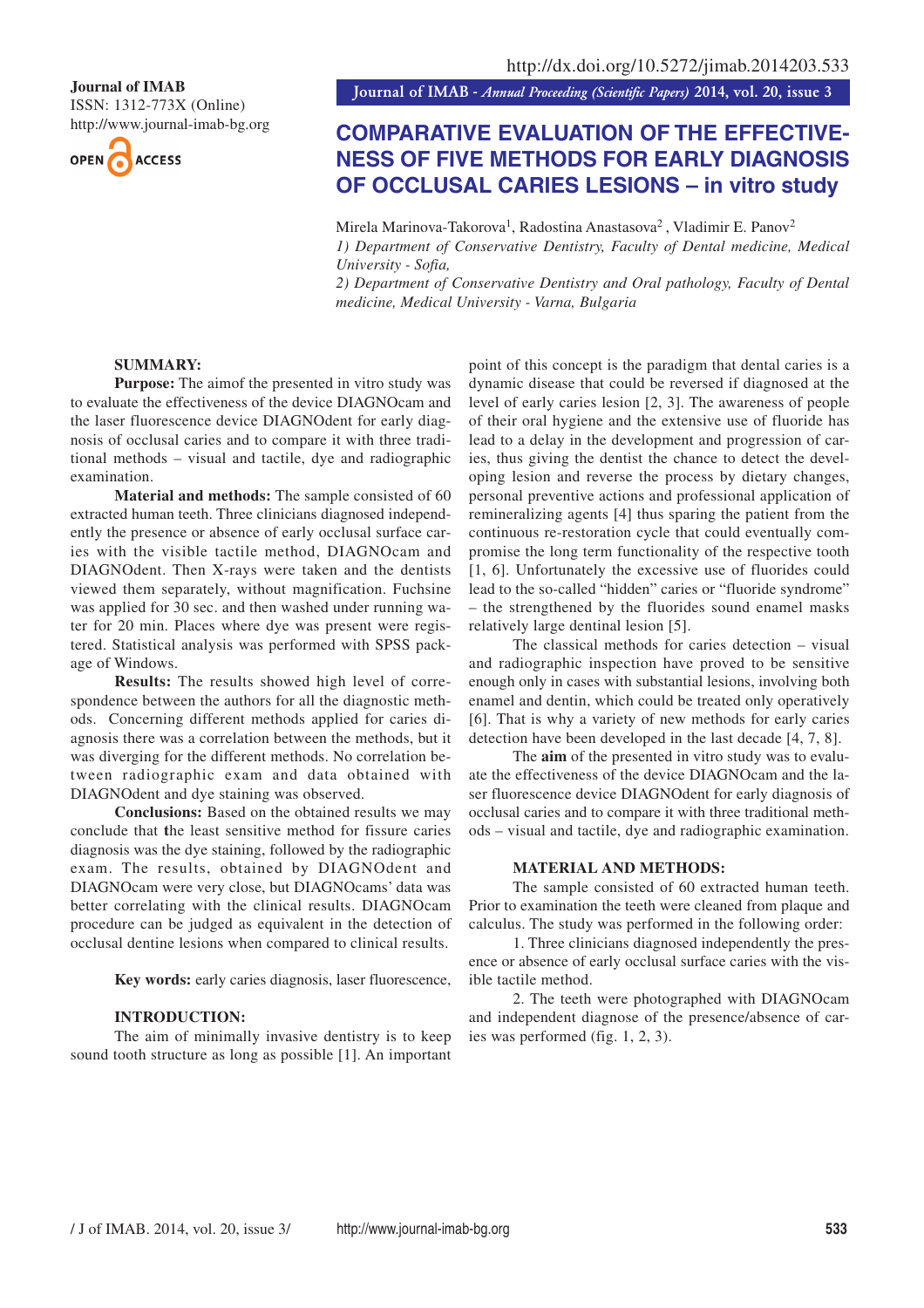

**Fig. 1.** Image of a sound fissure (DIAGNOcam)



**Fig. 2.** Caries lesion in the central fissure (DIAGNOcam)



**Fig. 3.** Caries on the occlusal surface (DIAGNOcam)

3. Laser fluorescence was measured with DIAGNOdent. The presence of caries was diagnosed when values above 15 were measured.

4. X rays were taken – the clinicians viewed them separately, without magnification.

5. Fuchsine was applied for 30 sec. and then washed under running water for 20 min. places where dye was present were registered.

Statistical analysis was performed with SPSS package of Windows.

## **RESULTS:**

The results showed high level of correspondence between the authors for all the diagnostic methods (table 1). Comparing the different methods, applied for caries diagnosis there was a correlation between the methods, but it was diverging for the different methods (table 2). Comparing the results for DIAGNOcam and the clinical examination the level of correlation was .508 – correlation being significant at 0.01 level. Comparing the results for DIAGNOcam, DIAGNOdent and the radiographic exam and the dye staining the level of correlation was a little lower - .367, .362 and .391 respectively. The correlation of the results obtained with DIAGNOdentwas most pronounced with clinical exam data, while no correlation with the radiographic exam was observed. The results obtained with the fuchsine correlated with DIAGNOcam, DIAGNOdent and the visual tactile method, but also did not correlate with the X-ray exam.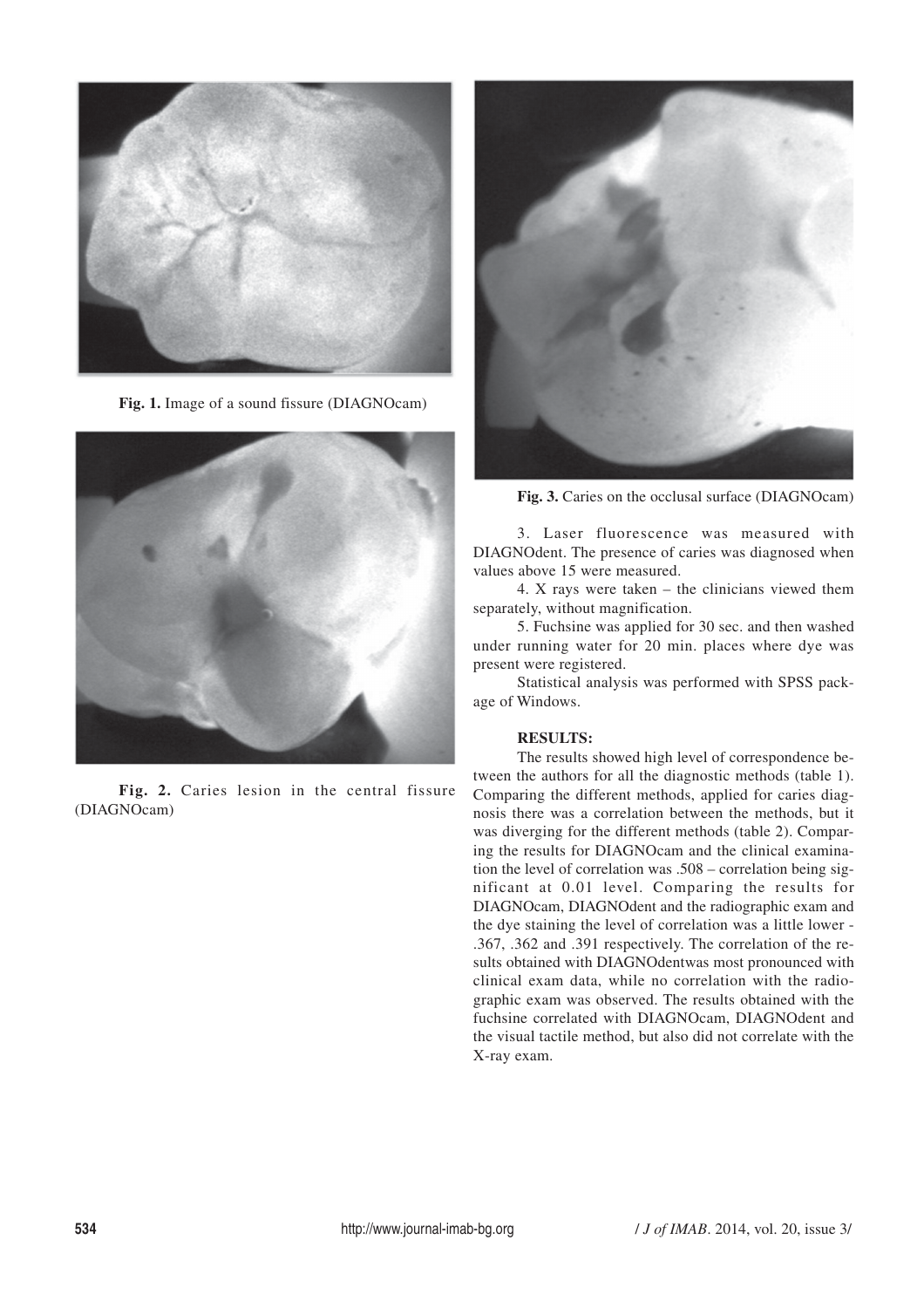|  |  |  |  |  | Table 1. Inter-examiner level of correspondence |
|--|--|--|--|--|-------------------------------------------------|
|--|--|--|--|--|-------------------------------------------------|

| <b>Examiners</b> | <b>Examiner I</b> |            | <b>Examiner II</b> |             | <b>Examiner III</b>      |    |             |            |    |
|------------------|-------------------|------------|--------------------|-------------|--------------------------|----|-------------|------------|----|
|                  | Pearson           | Sig.       |                    | Pearson     | $\overline{\text{Sig.}}$ |    | Pearson     | Sig.       |    |
|                  | Correlation       | (2-tailed) | N                  | Correlation | (2-tailed)               | N  | Correlation | (2-tailed) | N  |
| Examiner I       |                   |            | 60                 | $0.796**$   | 0.000                    | 60 | $0.561**$   | 0.000      | 60 |
| Examiner II      | $0.796**$         | 0.000      | 60                 |             |                          | 60 | $0.577**$   | 0.000      | 60 |
| Examiner III     | $0.561**$         | 0.000      | 60                 | $0.577**$   | 0.000                    | 60 |             | 0.000      | 60 |

**Table 2.** Correlations between the studied methods for early caries diagnosis.

|                   | Visual-tactile              |                   | <b>DIAGNOcam</b>                 |                   | <b>DIAGNOdent</b> |                   | X-ray exam          |                                | Dye staining        |                                  |
|-------------------|-----------------------------|-------------------|----------------------------------|-------------------|-------------------|-------------------|---------------------|--------------------------------|---------------------|----------------------------------|
|                   | Pearson                     | $\text{Sig.}(2-)$ | Pearson                          | $\text{Sig.}(2-)$ | Pearson           | $\text{Sig.}(2-)$ | Pearson             | $\left  \text{Sig.}(2-\right $ | Pearson             | $\left  \text{Sig.} \right $ (2- |
|                   | Correlation <i>(tailed)</i> |                   | Correlation [tailed] Correlation |                   |                   |                   | tailed) Correlation |                                | tailed) Correlation | tailed)                          |
| Visual-tactile    |                             |                   | $.508**$                         | .000              | $.413**$          | .001              | $.514**$            | .000                           | $.361**$            | .005                             |
| <b>DIAGNOcam</b>  | $.508**$                    | .000              |                                  |                   | $.362**$          | .004              | $.367**$            | .004                           | $.391**$            | .002                             |
| <b>DIAGNOdent</b> | $.413**$                    | .001              | $.362**$                         | .004              |                   |                   | .130                | .323                           | $.394**$            | .002                             |
| X-ray exam        | $.514**$                    | .000              | $.367**$                         | .004              | .130              | .323              |                     |                                | .217                | .097                             |
| Dye staining      | $.361**$                    | .005              | $391**$                          | .002              | .394**            | .002              | .217                | .097                           |                     |                                  |

#### **DISCUSSION:**

The tested in the presented study devices use the differences in the optical properties of sound and carious tissue.

DIAGNOdent measures laser fluorescence within the mineral structure of the tooth. At the wavelength that DIAGNOdent laser operates (655nm), healthy tooth structure exhibits little or no fluorescence, resulting in very low scale readings on the display (less than 15). Decayed tooth tissue exhibits fluorescence at longer wavelengths, proportional to the degree of lost tooth structure, resulting in elevated scale readings on the display of the DIAGNOdent. There are two theories concerning the mechanism of fluorescence. According to the first one the reason for the emission of fluorescent light with different wavelength are the porosities presented in decayed and demineralized dental tissues. The second theory presumes that the changes in DIAGNOdent readings are due to metabolic products of cariogenic bacteria [4]. A number of in vitro studies have claimed the device to be effective in measuring demineralized tooth structures [9, 10, 11]. In the meantime Astvaldsdóttir et al. found out that demineralization of enamel did not affect the DIAGNOdent measurements and changes in measurements are due to bacteria, but they are dependent on bacterial metabolites rather than the type of bacteria [12]. In a review of the data presented in the literature Rickets found out that DIAGNOdent demonstrated greater sensitivity but poorer specificity compared with visual caries diagnosis [13]. False positive results were measured. Based on his study he recommends the device to be used as an adjunct method [13]. In our study the data obtained with DIAGNOdent did not correlated only with the data from the radiographic exam. It could be speculated that this is due to the fact that X-rays could give false negative results if the lesion is not advanced enough, while DIAGNOdent is more likely to give false positive readings.

DIAGNOcam uses laser diode with wavelength 780nm for transillumination of the tooth. Carious tissue scatters and absorbs more light than surrounding healthy tissue. A camera digitally images the light emerging from the opposite surface. The images are displayed on a monitor and stored. Affected by caries areas appear like dark spots. Concerning this method high level of correlation with all investigated methods was observed. As a shortcoming of this method as occlusal caries diagnostic tool, compared with X-ray exam it could be pointed out that the depth of the caries lesion could not be pointed exactly.

The dye staining method proved to be the least effective by often giving false positive results, due to the retention of dye in fissures.

## **CONCLUSIONS:**

Based on the obtained results we may conclude:

1. The least sensitive method for fissure caries diagnosis was the dye staining, followed by the radiographic exam.

2. The results, obtained by DIAGNOdent and DIAGNOcam were very close, but DIAGNOcam's data was better correlating with the clinical results.

3. DIAGNOcam procedure can be judged as equivalent in the detection of occlusal dentine lesions when compared to clinical results.

4. We recommend both tested devices to be used as an adjunct method to visual inspection for obtaining better results in early caries diagnosis.